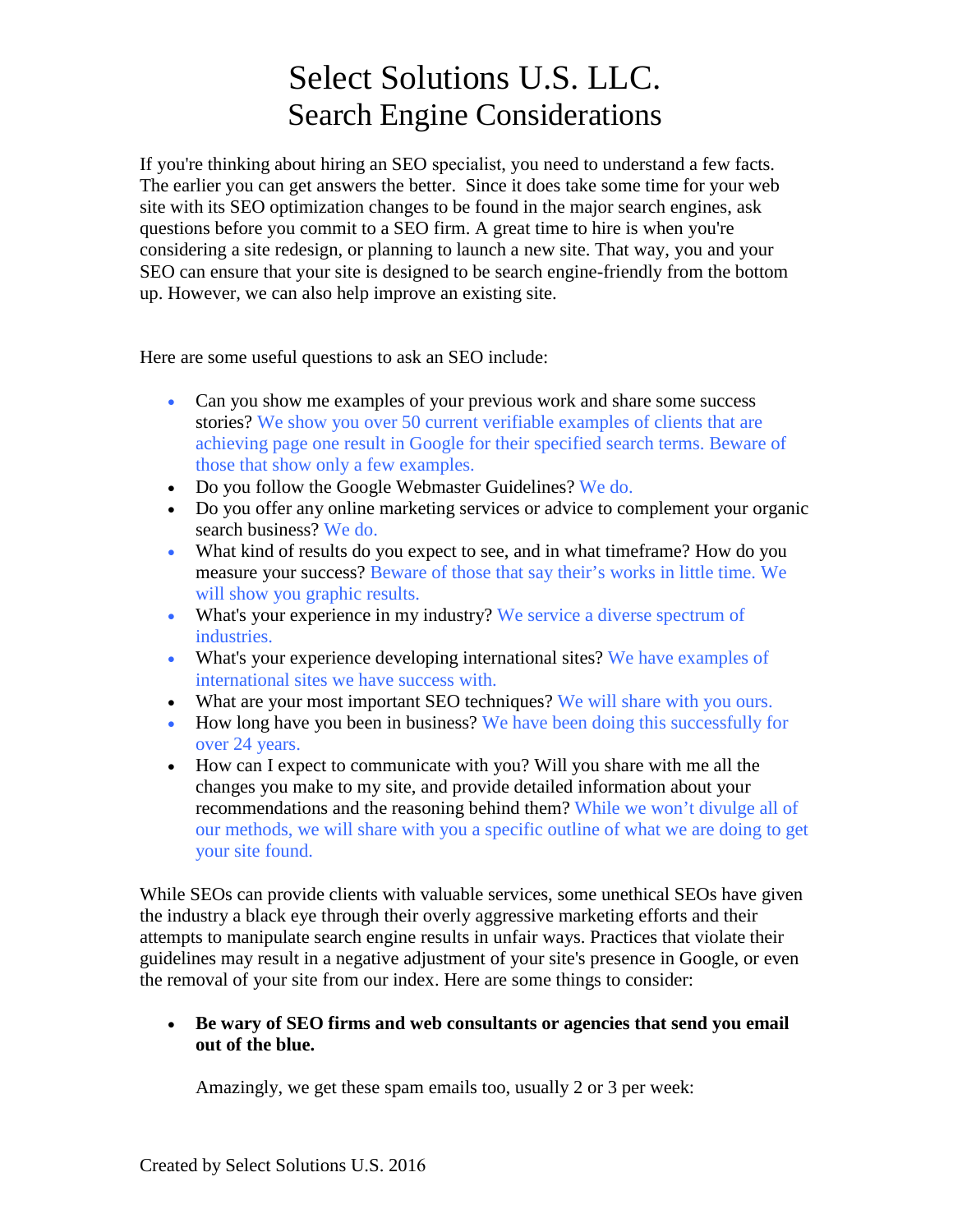*"Dear SelectSolutions.com,*

*I visited your website and noticed that you are not listed in most of the major search engines and directories..."*

Reserve the same skepticism for unsolicited email about search engines as you do for "burn fat at night" diet pills or requests to help transfer funds from deposed dictators.

**No one can guarantee a #1 ranking on Google.** We do not ever guarantee a #1 position, however we do have sites at the #1 position.

Beware of SEOs that claim to guarantee rankings, allege a "special relationship" with Google, or advertise a "priority submit" to Google. There is no priority submit for Google. In fact, the only way to submit a site to Google directly is through their Add URL page or by submitting a Sitemap. We use sitemaps and submitted correctly on a monthly schedule.

## **Be careful if a company is secretive or won't clearly explain what they intend to do.**

Ask for explanations if something is unclear. If an SEO creates deceptive or misleading content on your behalf, such as doorway pages or "throwaway" domains, your site could be removed entirely from Google's index. Ultimately, you are responsible for the actions of any companies you hire, so it's best to be sure you know exactly how they intend to "help" you. If an SEO has FTP access to your server, they should be willing to explain all the changes they are making to your site. You will get a full explanation from Select Solutions U.S. on how we can improve your ranking, and our view on when we would expect results.

## **You should never have to link to an SEO.**

Avoid SEOs that talk about the power of "free-for-all" links, link popularity schemes, or submitting your site to thousands of search engines. These are typically useless exercises that don't affect your ranking in the results of the major search engines -- at least, not in a way you would likely consider to be positive.

#### **Be sure to understand where the money goes.**

Google never sells better ranking in their search results, several other search engines combine pay-per-click or pay-for-inclusion results with their regular web search results. Some SEOs will promise to rank you highly in search engines, but place you in the advertising section rather than in the search results. A few SEOs will even change their bid prices in real time to create the illusion that they "control" other search engines and can place themselves in the slot of their choice. This scam doesn't work with Google because their advertising is clearly labeled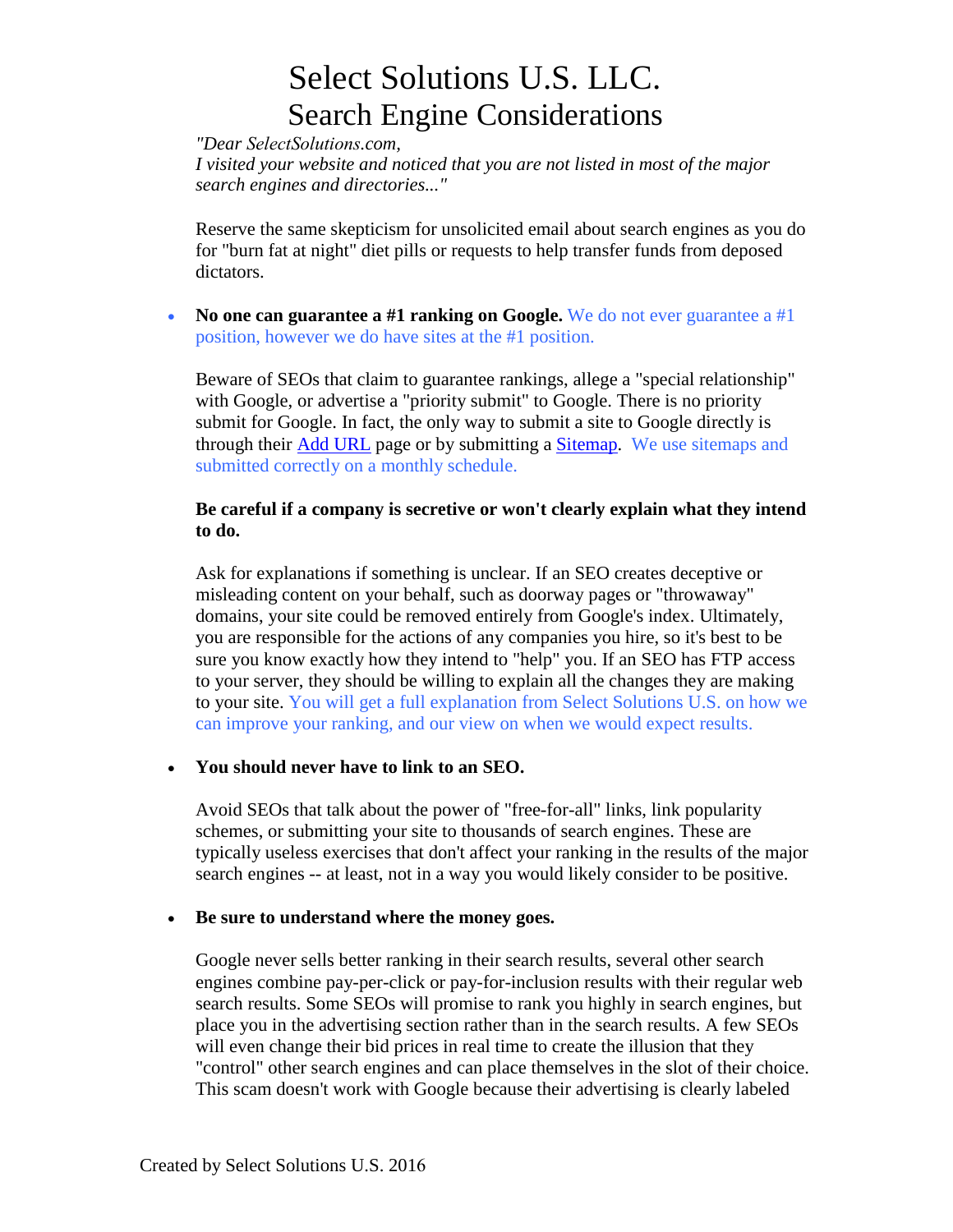and separated from their search results, but be sure to ask any SEO you're considering which fees go toward permanent inclusion and which apply toward temporary advertising.

## **What are the most common abuses a website owner is likely to encounter?**

One common scam is the creation of "shadow" domains that funnel users to a site by using deceptive redirects. These shadow domains often will be owned by the SEO who claims to be working on a client's behalf. However, if the relationship sours, the SEO may point the domain to a different site, or even to a competitor's domain. If that happens, the client has paid to develop a competing site owned entirely by the SEO.

Another illicit practice is to place "doorway" pages loaded with keywords on the client's site somewhere. The SEO promises this will make the page more relevant for more queries. This is inherently false since individual pages are rarely relevant for a wide range of keywords. More insidious, however, is that these doorway pages often contain hidden links to the SEO's other clients as well. Such doorway pages drain away the link popularity of a site and route it to the SEO and its other clients, which may include sites with unsavory or illegal content.

## **What are some other things to look out for?**

There are a few warning signs that you may be dealing with a rogue SEO. It's far from a comprehensive list, so if you have any doubts, you should trust your instincts. By all means, feel free to walk away if the SEO:

- o owns shadow domains
- o puts links to their other clients on doorway pages
- o offers to sell keywords in the address bar
- o doesn't distinguish between actual search results and ads that appear on search results pages
- o guarantees ranking, but only on obscure, long keyword phrases you would get anyway. We will give you an honest appraisal of what success we feel you will get with your chosen search term.
- o operates with multiple aliases or falsified WHOIS info
- o gets traffic from "fake" search engines, spyware, or scumware
- o has had domains removed from Google's index or is not itself listed in Google

If you feel that you were deceived by an SEO in some way, you may want to report it.

In the United States, the Federal Trade Commission (FTC) handles complaints about deceptive or unfair business practices. To file a complaint, visit: